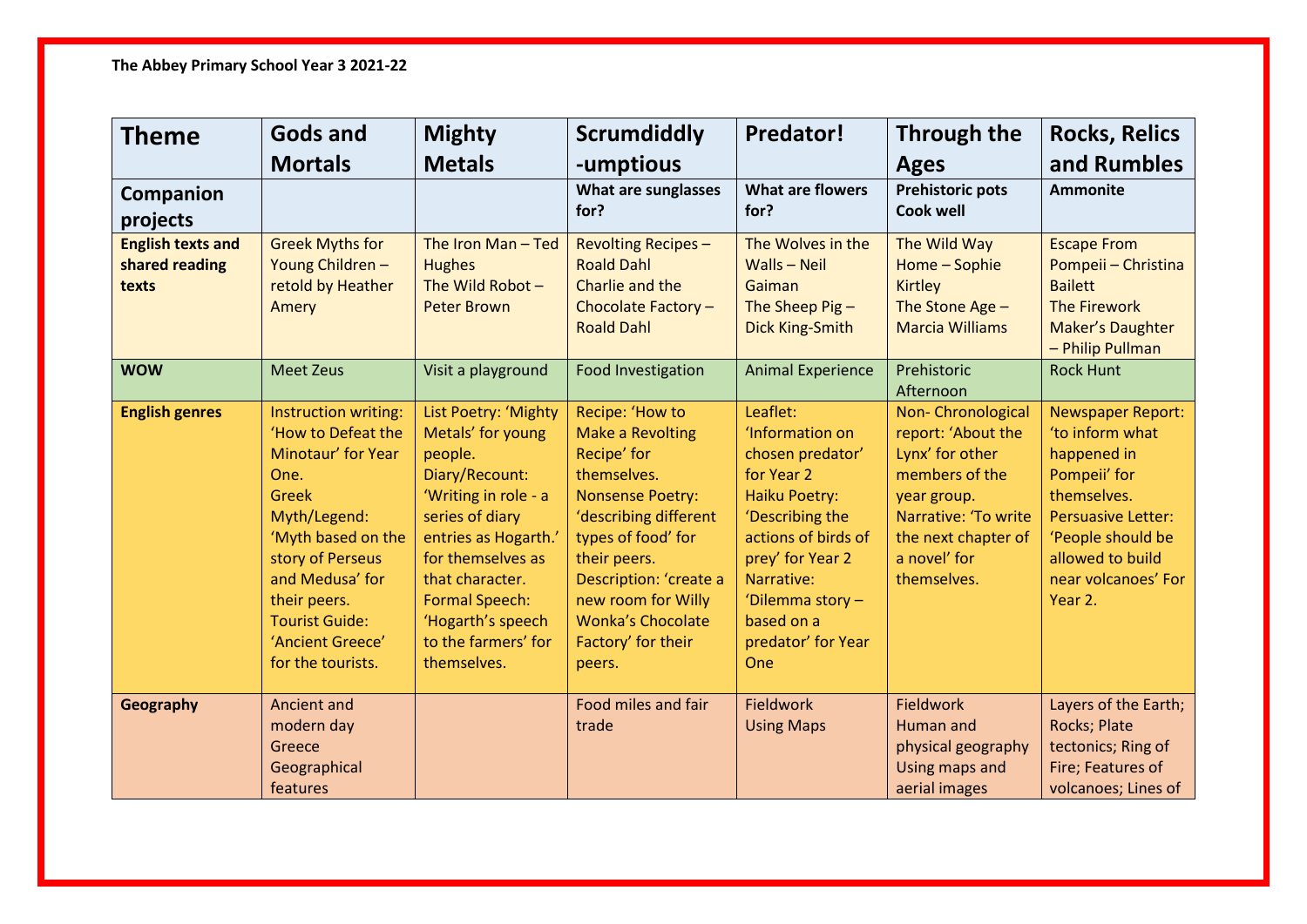**The Abbey Primary School Year 3 2021-22**

|                      | <b>Using maps</b>                           |                                          |                                                   |                                           |                                                                       | latitude and<br>longitude; Volcanic<br>eruptions;<br>Earthquakes and<br>tsunamis; Compass<br>points; Maps |
|----------------------|---------------------------------------------|------------------------------------------|---------------------------------------------------|-------------------------------------------|-----------------------------------------------------------------------|-----------------------------------------------------------------------------------------------------------|
| <b>Computing</b>     | We are<br>programmers                       | We are bug fixers                        | We are presenters                                 | We are vloggers                           | We are<br>communicators                                               | We are opinion<br>pollsters                                                                               |
| <b>Art</b>           | 3D sculpture;<br><b>Greek Art</b>           | <b>Embossed pattern</b><br>and pictures  | Sculpture                                         | 3D models                                 | <b>Neolithic Art</b><br><b>Clay beakers</b>                           | Sculpture                                                                                                 |
| <b>DT</b>            | <b>Moving parts</b><br><b>Making models</b> | <b>Making vehicles</b>                   | Cooking and nutrition                             | Selecting and using<br>materials          | Designing and<br>making tools                                         | Sculpture                                                                                                 |
| <b>History</b>       | <b>Ancient Greece</b>                       |                                          | Significant<br>individuals: James<br>Lind         |                                           | <b>Prehistoric Britain</b><br>- Stone Age to Iron<br>Age              | Significant people -<br>Mary Anning;<br>Pompeii                                                           |
| <b>Music</b>         | <b>Composing Music</b><br><b>Harvest</b>    | <b>Creating musical</b><br>sequences     | <b>Ukulele</b>                                    | <b>Ukulele</b>                            | <b>Using instruments</b>                                              | <b>Using instruments</b>                                                                                  |
| <b>PSHE Being Me</b> | How can we be a<br>good friend?             | What keeps us<br>safe?                   | What are families<br>like?                        | What makes a<br>community?                | Why should we eat<br>well and look after<br>our teeth?                | Why should we<br>keep active and<br>sleep well?                                                           |
| <b>Science</b>       | Light                                       | Forces and<br><b>Magnets</b>             | <b>Nutrition</b>                                  | <b>Food chains</b>                        | Plants                                                                | Rocks; Fossils; Soils                                                                                     |
| <b>PE</b>            | <b>Gymnastics Unit 1</b><br>Football        | <b>Gymnastics Unit 2</b><br>Hockey       | Dance Unit 1<br><b>Tennis</b>                     | Dance Unit 2<br><b>OAA</b>                | <b>Basketball</b><br><b>Athletics</b>                                 | <b>Rounders</b><br><b>Netball</b>                                                                         |
| <b>RE</b>            | Christianity<br>The Church                  | Christianity<br><b>Harvest and Jesus</b> | <b>Islam</b><br>Mosque<br><b>Prophet Muhammed</b> | Sikhism<br>Knowledge and<br><b>Belief</b> | <b>Buddhism</b><br>Deity and Key<br><b>Figure</b><br>Place of Worship | Humanism<br>Knowledge and<br><b>Belief</b><br><b>Other World Views</b>                                    |